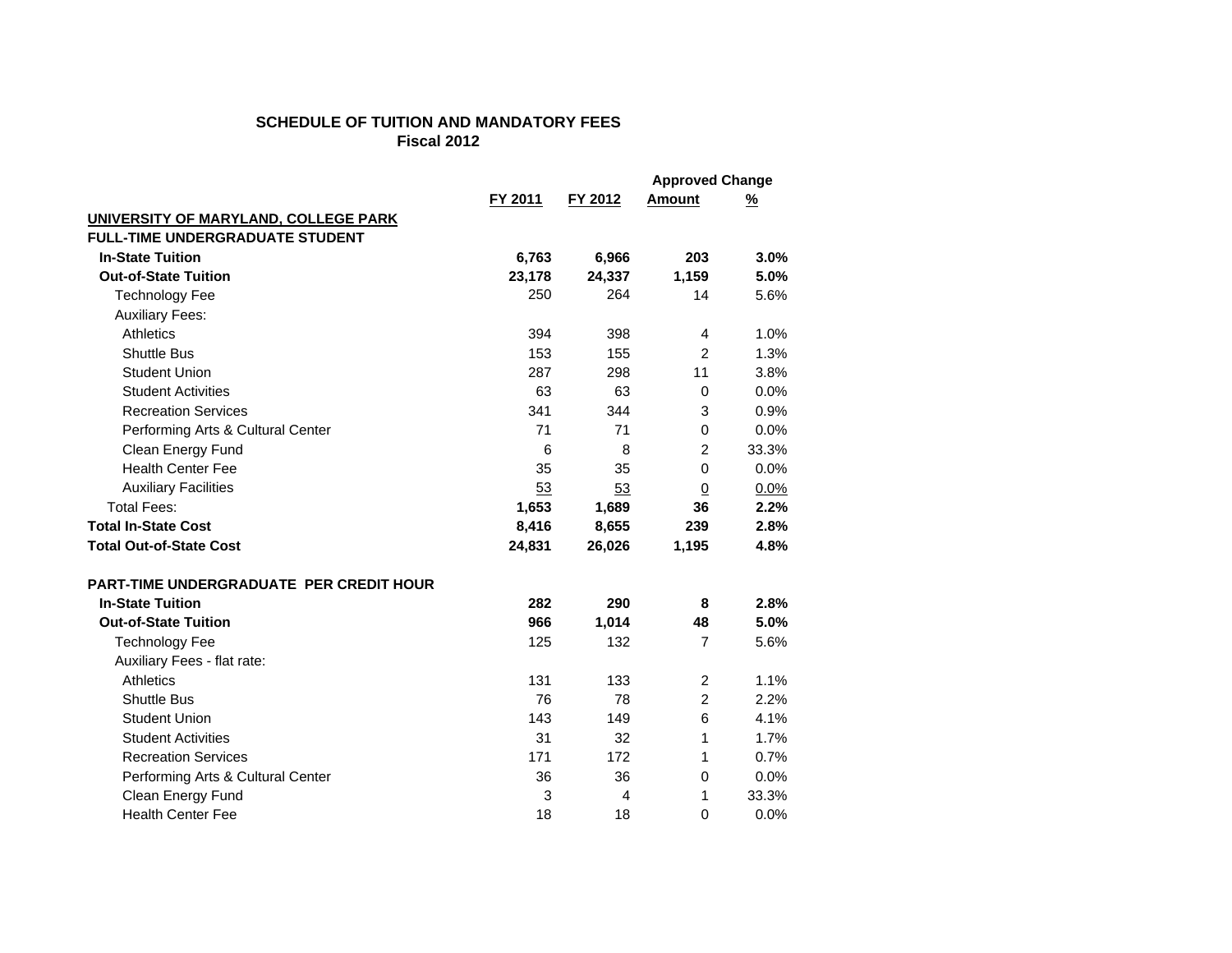| <b>Auxiliary Facilities</b>                                                       | 27        | 26        | $-1$           | $-3.7%$ |
|-----------------------------------------------------------------------------------|-----------|-----------|----------------|---------|
| <b>Total Fees:</b>                                                                | 761       | 779       | 18             | 2.3%    |
| FULL-TIME GRADUATE STUDENT (Excludes Professional Graduate Programs Listed Below) |           |           |                |         |
| In-State Tuition - per credit hour                                                | 500       | 525       | 25             | 5.0%    |
| Out-of-State Tuition - per credit hour                                            | 1,077     | 1,131     | 54             | 5.0%    |
| <b>PhD Candidacy In-State Tuition (Per Semester)</b>                              | 827       | 868       | 41             | 5.0%    |
| <b>PhD Candidacy Out-of-State Tuition (Per Semester)</b>                          | 1,576     | 1,655     | 79             | 5.0%    |
| Technology Fee                                                                    | 250       | 264       | 14             | 5.6%    |
| Auxiliary Fees: - flat rate:                                                      |           |           |                |         |
| Athletics                                                                         | 131       | 133       | 2              | 1.5%    |
| <b>Shuttle Bus</b>                                                                | 153       | 155       | $\overline{2}$ | 1.3%    |
| <b>Student Union</b>                                                              | 287       | 298       | 11             | 3.8%    |
| <b>Student Activities</b>                                                         | 30        | 30        | $\Omega$       | 0.0%    |
| <b>Recreation Services</b>                                                        | 341       | 344       | 3              | 0.9%    |
| Performing Arts & Cultural Center                                                 | 71        | 71        | $\Omega$       | 0.0%    |
| <b>Health Center Fee</b>                                                          | 35        | 35        | $\Omega$       | 0.0%    |
| <b>Auxiliary Facilities</b>                                                       | <u>53</u> | <u>53</u> | $\overline{0}$ | 0.0%    |
| <b>Total Fees:</b>                                                                | 1,351     | 1,383     | 32             | 2.4%    |

| PART-TIME GRADUATE PER CREDIT HOUR (Excludes Professional Graduate Programs Listed Below) |       |       |                |         |
|-------------------------------------------------------------------------------------------|-------|-------|----------------|---------|
| <b>In-State Tuition</b>                                                                   | 500   | 525   | 25             | 5.0%    |
| <b>Out-of-State Tuition</b>                                                               | 1,077 | 1,131 | 54             | 5.0%    |
| <b>PhD Candidacy In-State Tuition (Per Semester)</b>                                      | 827   | 868   | 41             | 5.0%    |
| <b>PhD Candidacy Out-of-State Tuition (Per Semester)</b>                                  | 1.576 | 1,655 | 79             | 5.0%    |
| Technology Fee - flat rate                                                                | 125   | 132   | 7              | 5.6%    |
| Auxiliary Fees - flat rate:                                                               |       |       |                |         |
| <b>Athletics</b>                                                                          | 131   | 133   | 2              | 1.1%    |
| <b>Shuttle Bus</b>                                                                        | 76    | 78    | $\overline{2}$ | 2.2%    |
| <b>Student Union</b>                                                                      | 143   | 149   | 6              | 4.1%    |
| <b>Student Activities</b>                                                                 | 30    | 30    | 0              | $0.0\%$ |
| <b>Recreation Services</b>                                                                | 171   | 172   | 1              | 0.7%    |
| Performing Arts & Cultural Center                                                         | 36    | 36    | $\Omega$       | 0.0%    |
| <b>Health Center Fee</b>                                                                  | 18    | 18    | $\Omega$       | 0.0%    |
| <b>Auxiliary Facilities</b>                                                               | 27    | 26    | -1             | $-3.7%$ |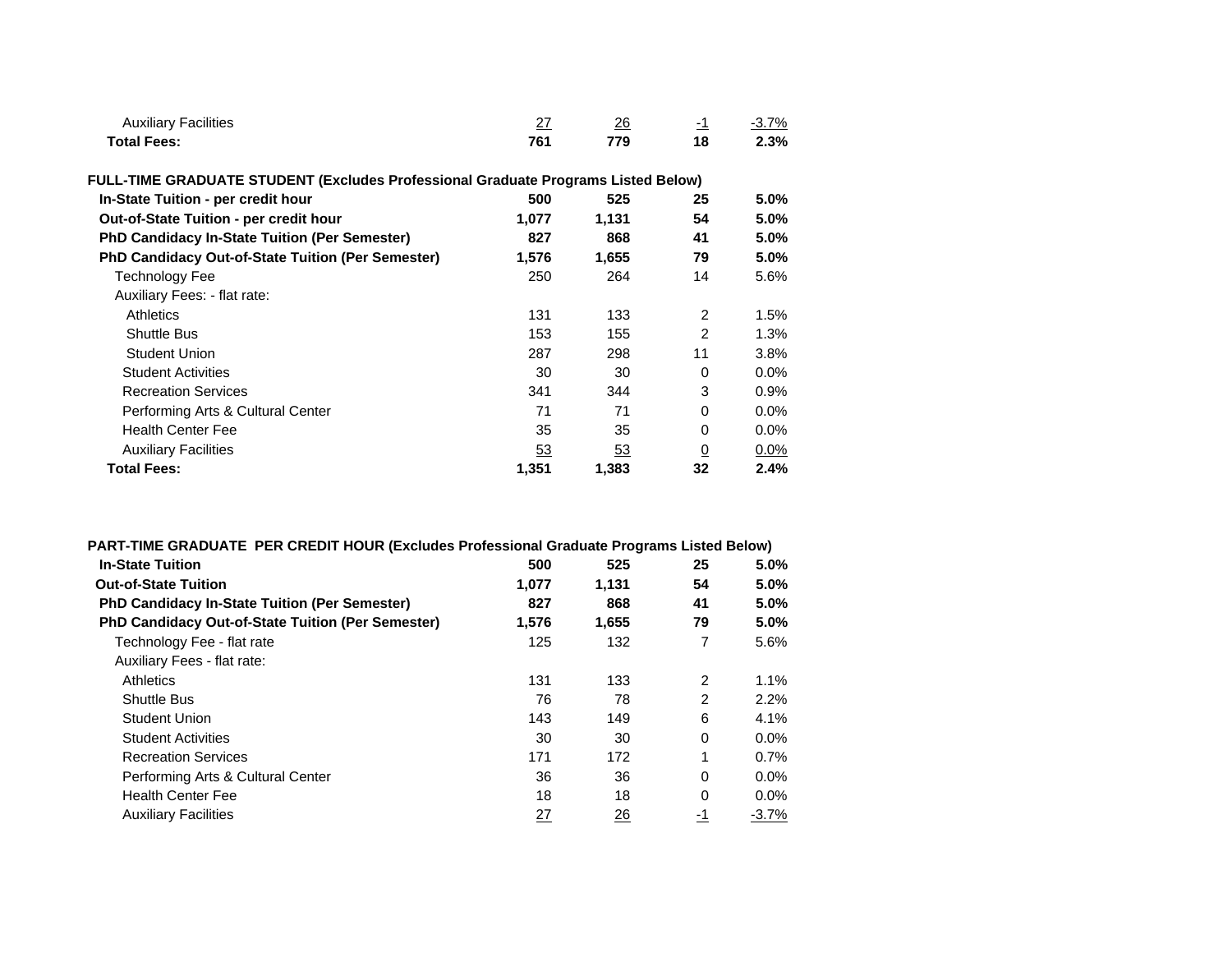| <b>PROFESSIONAL GRADUATE PROGRAMS:</b><br>(Full-time and part-time mandatory fees are at graduate rates listed above for programs at College Park) |          |        |           |            |
|----------------------------------------------------------------------------------------------------------------------------------------------------|----------|--------|-----------|------------|
|                                                                                                                                                    |          |        |           |            |
| <b>SCHOOL OF ARCHITECTURE</b>                                                                                                                      |          |        |           |            |
| <b>PART-TIME GRADUATE STUDENTS (Per Credit Hour)</b>                                                                                               |          |        |           |            |
| <b>Master of Real Estate Development</b>                                                                                                           |          |        |           |            |
| <b>In-State Tuition</b>                                                                                                                            | 778      | 778    | 0         | 0.0%       |
| <b>Out-of-State Tuition</b>                                                                                                                        | 1.077    | 1,077  | $\bf{0}$  | 0.0%       |
| <b>SCHOOL OF ENGINEERING</b>                                                                                                                       |          |        |           |            |
| <b>PART-TIME GRADUATE STUDENTS</b>                                                                                                                 |          |        |           |            |
| <b>Professional Masters in Engineering</b>                                                                                                         | 682      | 716    | 34        | 5.0%       |
| <b>Distance Learning Engineering</b>                                                                                                               | 844      | 886    | 42        | 5.0%       |
| <b>Masters in Telecommunications</b>                                                                                                               | 905      | 950    | 45        | 5.0%       |
| <b>COLLEGE OF BUSINESS AND MANAGEMENT</b>                                                                                                          |          |        |           |            |
| <b>MBA/MS IN BUSINESS PROGRAMS</b>                                                                                                                 |          |        |           |            |
| FULL-TIME (Program at College Park)*                                                                                                               |          |        |           |            |
| In-State Tuition (flat-rate 9-15 credits per semester)*                                                                                            | 24,390   | 0      | $-24,390$ | $-100.0\%$ |
| Out-of-State Tuition (flat-rate 9-15 credits per semester)*                                                                                        | 32,220   | 0      | $-32,220$ | $-100.0%$  |
| Fees (per credit hour)                                                                                                                             | 465      | 0      | $-465$    | $-100.0%$  |
| PART-TIME and FULL-TIME Credit (Program in College Park)*                                                                                          |          |        |           |            |
| In-State Tuition (Per Credit Hour)*                                                                                                                | 1,355    | 1,425  | 70        | 5.2%       |
| Out-of-State Tuition (Per Credit Hour)*                                                                                                            | 1,790    | 1,695  | $-95$     | $-5.3%$    |
| <b>MBA Fee (one time)</b>                                                                                                                          | $\bf{0}$ | 300    | 300       | 100.0%     |
| University Fee (\$691.5 per semester)                                                                                                              | $\bf{0}$ | 1,383  | 1,383     | 100.0%     |
| <b>PART-TIME (Offsite programs)</b>                                                                                                                |          |        |           |            |
| <b>Tuition (per credit)</b>                                                                                                                        | 1,355    | 1,425  | 70        | 5.2%       |
| <b>EXECUTIVE MBA PROGRAM - College Park Weekends</b>                                                                                               | 95,000   | 98,500 | 3,500     | 3.7%       |

 **Total Fees: 757 773 16 2.1%**

*\**In FY12, the College of Business and Management removed the flat rate for full-time MBA students attending the College Park Campus and will now charge full-time students on a per each credit hour basis. Previously these